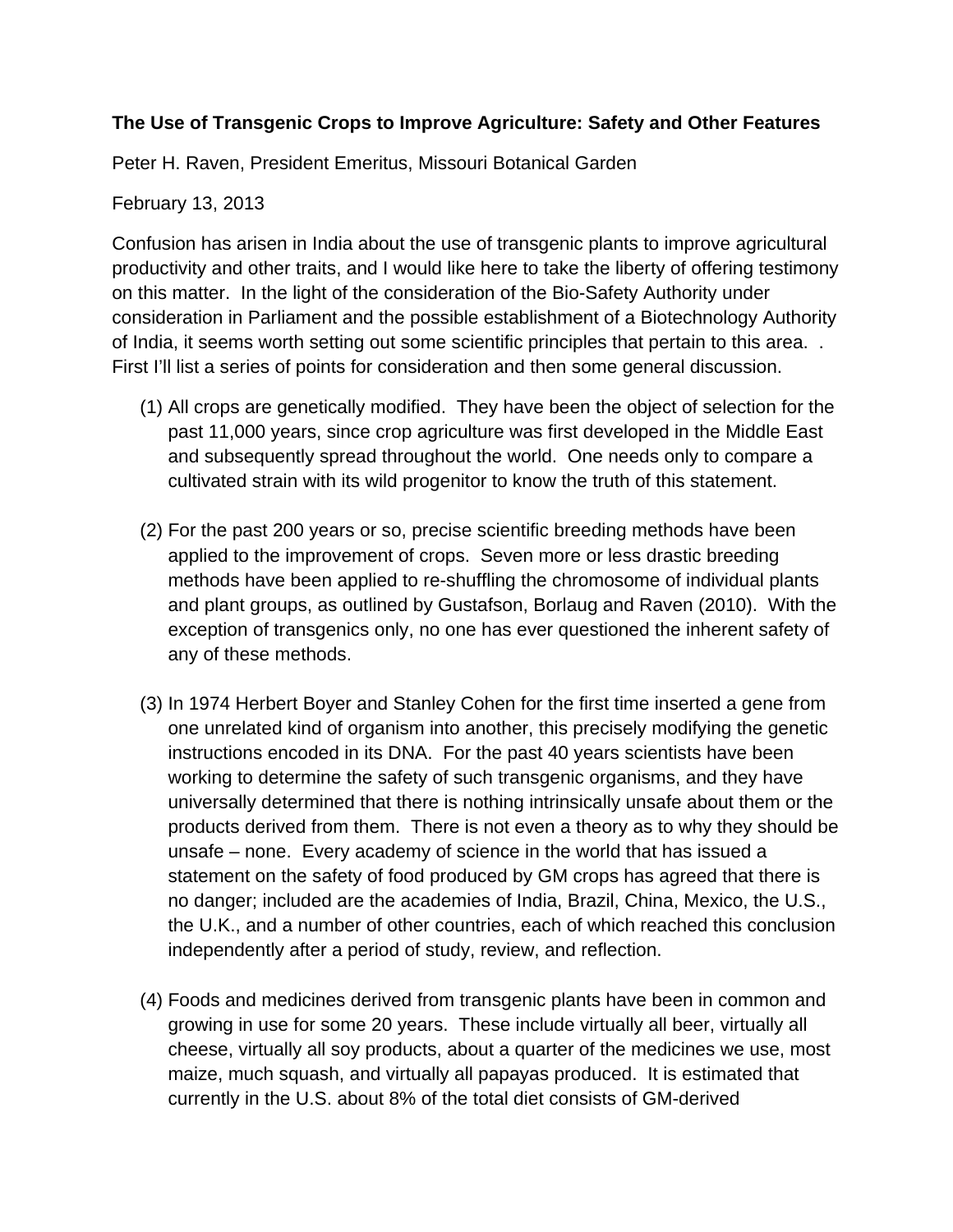components. Not a single case of ill health has originated among those consuming such foods, and again, there is no theory about why they would become ill from consuming such foods.

- (5) It is sometimes argued that transgenic plants hybridizing with the wild or weedy relatives might give rise to super-weeds or pests of some sort. With some 20,000 kinds of plants in the world classified as weeds, and no demonstrations of the predicted "super weeds," this seems an argument of no practical value. The excessive use of herbicides or pesticides gives rises to resistant weeds whether or not transgenic plants are involved. The development of additional herbicideresistant strains of crop plants is being pursued actively by a number of companies.
- (6) It is argued that the use of transgenic crops endangers the survival of traditional crop varieties and of the practices involved in cultivating them. Such replacement is a property of any modern crop variety, and it has nothing to do with transgenic varieties *per se.* India's excellent National Bureau on Plant Genetic Resources does a fine job of preserving traditional varieties in the country. It cannot be expected that farmers should continue growing low-yielding strains of crops to preserve them unless the farmers are subsidized for doing so. In other words, one can't prop up sustainability on the backs of poor farmers.

**Strains of crops produced by transgenic methods, therefore, should be judged on their own properties and not treated as a class according to the way they were produced.** As for all strains of all cultivated plants, some are more productive than others, some resistant to insects, some to herbicides, some to drought, some to salinity, and their performances can be measured and evaluated by farmers as is the case with any other crop strain that is commercialized and offered to farmers. There is no hidden reason that they should be feared as a class, or kept from cultivation, according to any competent scientific body anywhere in the world.

According to the ISAAA (2012), GM crops were planted on 160 million hectares by 16.7 million farmers in 29 countries in 2011. The acreage of GM crops has grown 94-fold from the 1.7 million hectares planted initially in 1996. Approximately equal areas in the industrialized world and in the developing world were planted to GM crops in 2011. More important to me than the scale of GM crops that are being produced is the impact they have had on land use efficiency due to higher productivity. Brookes (2012) calculated that *"if crop biotechnology had not been available to the (15.4 million) farmers using the technology in 2010, maintaining global production levels at 2010 levels would have required additional plantings of 5.1 million ha of soybeans, 3 million*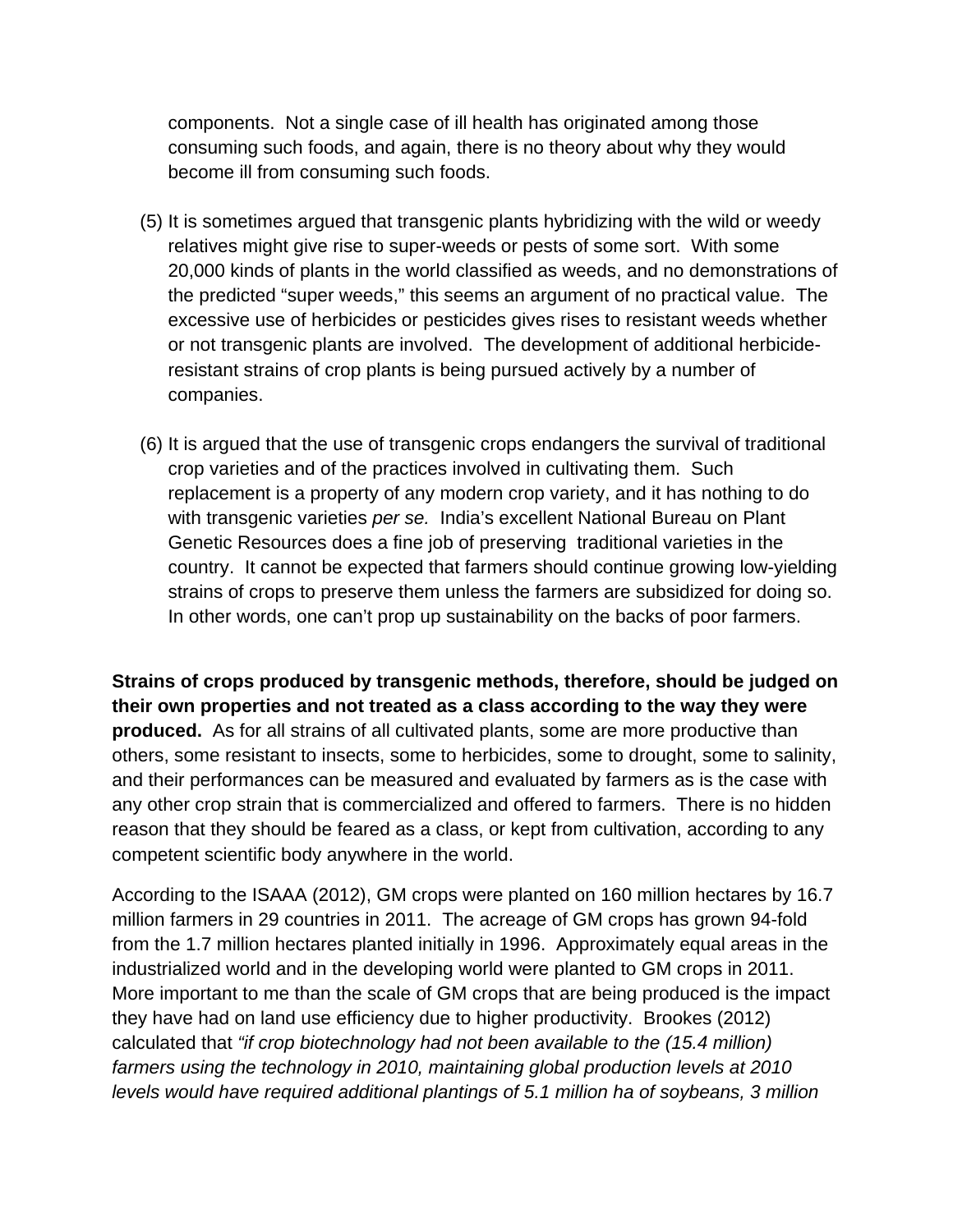*ha of cotton and 0.35 million ha of canola. This total area requirement is equivalent to 8.6% of the arable land in the US, 23% of the arable land in Brazil or 25% of the cereal area in the EU."* 

It must also be pointed out that the more productive we make the land currently under cultivation, the more "room" there is for the survival of the biodiversity that sustains our very life. India is home to an estimated 800,000 species of organisms, many of them important for food, medicine, wood, and other products, and the majority of them unknown. Losing them would be permanent and progressively restrain human progress towards sustainability in the future; the less productive agriculture is, the more land productive for biodiversity is lost, lessening the opportunities available for future human prosperity.

With no valid scientific reasons to fear the cultivation of transgenic crops and a huge and growing need for the food that they can help to produce, why would an advanced scientific and technical country like India, a leader in these very fields, chose not to grow them? The 7.1 billion global human population at present includes 1 billion people who are malnourished and nearly 100 million who are at the edge of starvation at any given time. At this population level we are estimated to be using 156% of what the world can produce sustainably (Global Footprint Network, 2013). Over the next 37 years, by 2050, the world population is estimated to grow by roughly 200,000 people net per day to a total of 9.6 billion people (Population Reference Bureau, 2012). The plain fact is that we cannot afford to avoid the use of one particular breeding method for plants because of reasons that are unscientific and irrational. The matters of intellectual property rights and the private sector need to be considered for their own sake, and have no bearing on the safety of transgenic crops or the products derived from them.

I first introduced Ingo Potrykus, the developer of golden rice, in a public forum at the XVI International Botanical Congress in St. Louis in 1999. The first limited field trials of golden rice, approximately 70 g of which per day are sufficient to prevent blindness from vitamin A deficiency, are taking place in India and elsewhere this year, after 14 years of struggling against opponents who were striving to prevent the use of this rice for no valid reason. Since 500,000 children a year are estimated to become blind as a result of this preventable vitamin A deficiency, and half of them die within a year of becoming blind, it may be concluded that the opposition to this highly beneficial strain of rice has so far condemned perhaps 3.5 million children to blindness, half of them to death, while the opposition has continued. We cannot as a human race afford such indulgence to non-scientific arguments at such a great cost in human misery, let along the millions of people who have starved because of a lack of adequate productivity on their agricultural lands.